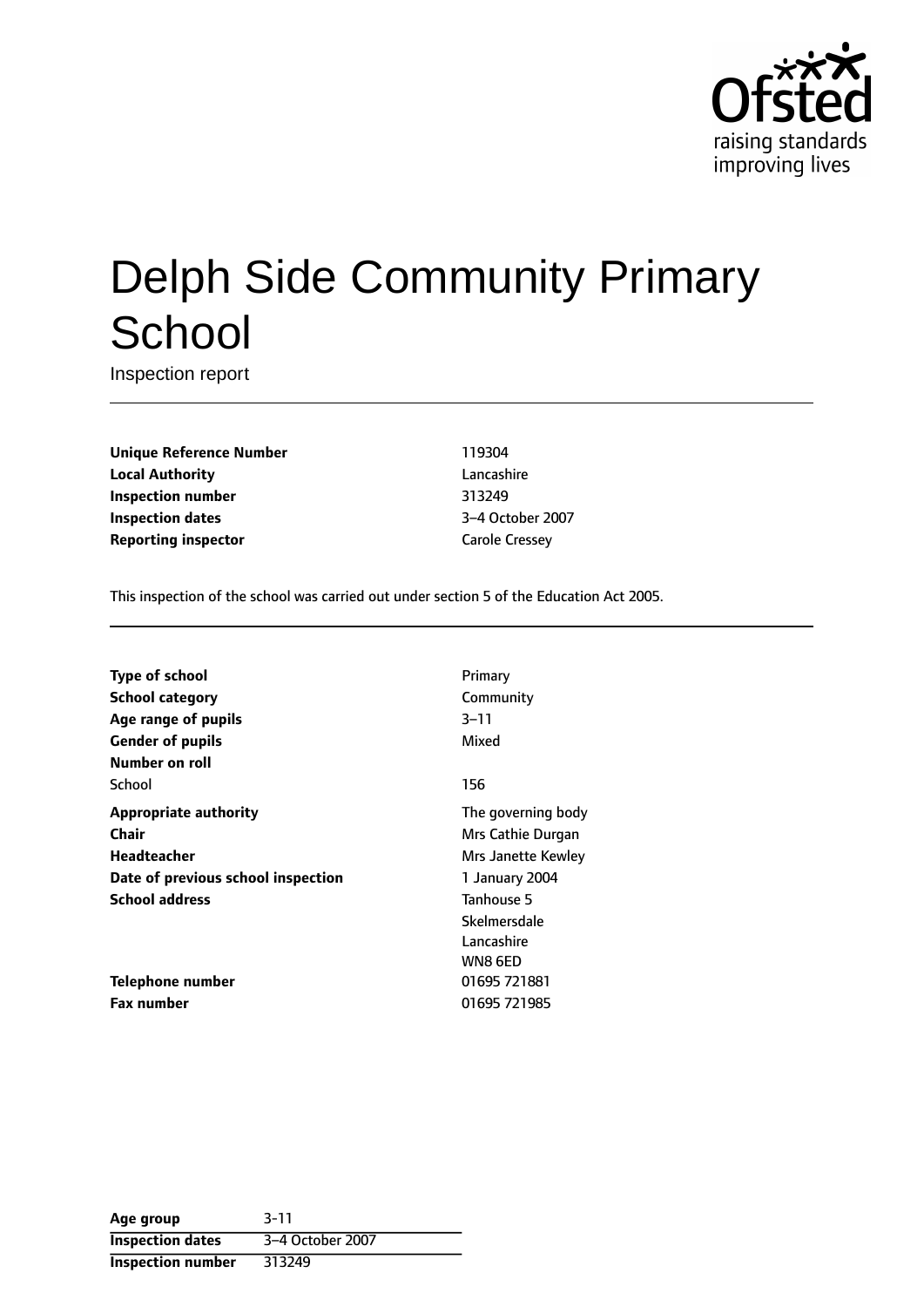.

© Crown copyright 2007

#### Website: www.ofsted.gov.uk

This document may be reproduced in whole or in part for non-commercial educational purposes, provided that the information quoted is reproduced without adaptation and the source and date of publication are stated.

Further copies of this report are obtainable from the school. Under the Education Act 2005, the school must provide a copy of this report free of charge to certain categories of people. A charge not exceeding the full cost of reproduction may be made for any other copies supplied.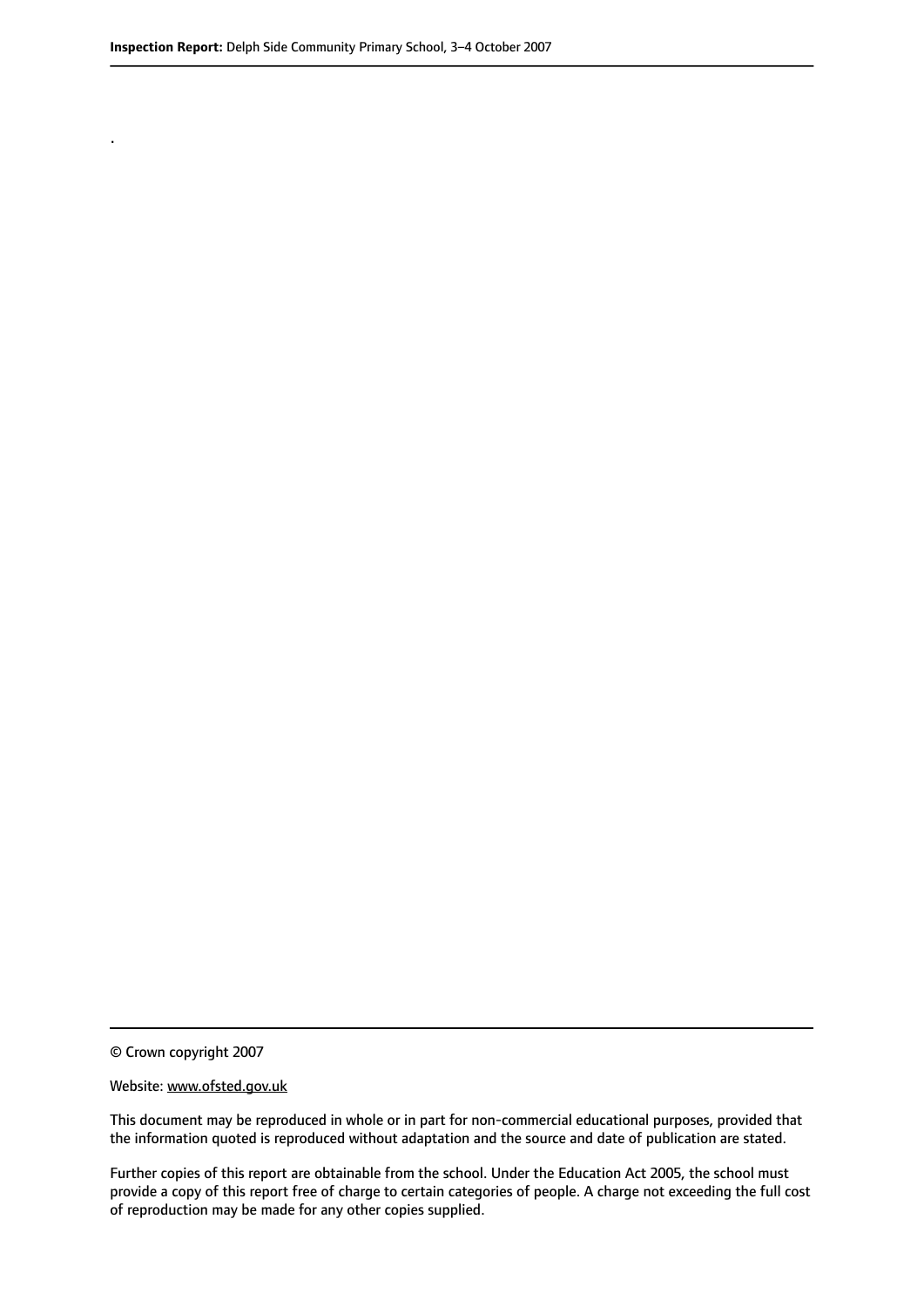# **Introduction**

The inspection was carried out by two Additional Inspectors.

## **Description of the school**

The school is situated in an area where there are pockets of social and economic deprivation. Most children come from White British backgrounds; a small number are from minority ethnic backgrounds and have English as an additional language. The proportion of pupils eligible for free school meals is well above average as is the proportion with learning difficulties and/or disabilities.

## **Key for inspection grades**

| Grade 1 | Outstanding  |
|---------|--------------|
| Grade 2 | Good         |
| Grade 3 | Satisfactory |
| Grade 4 | Inadequate   |
|         |              |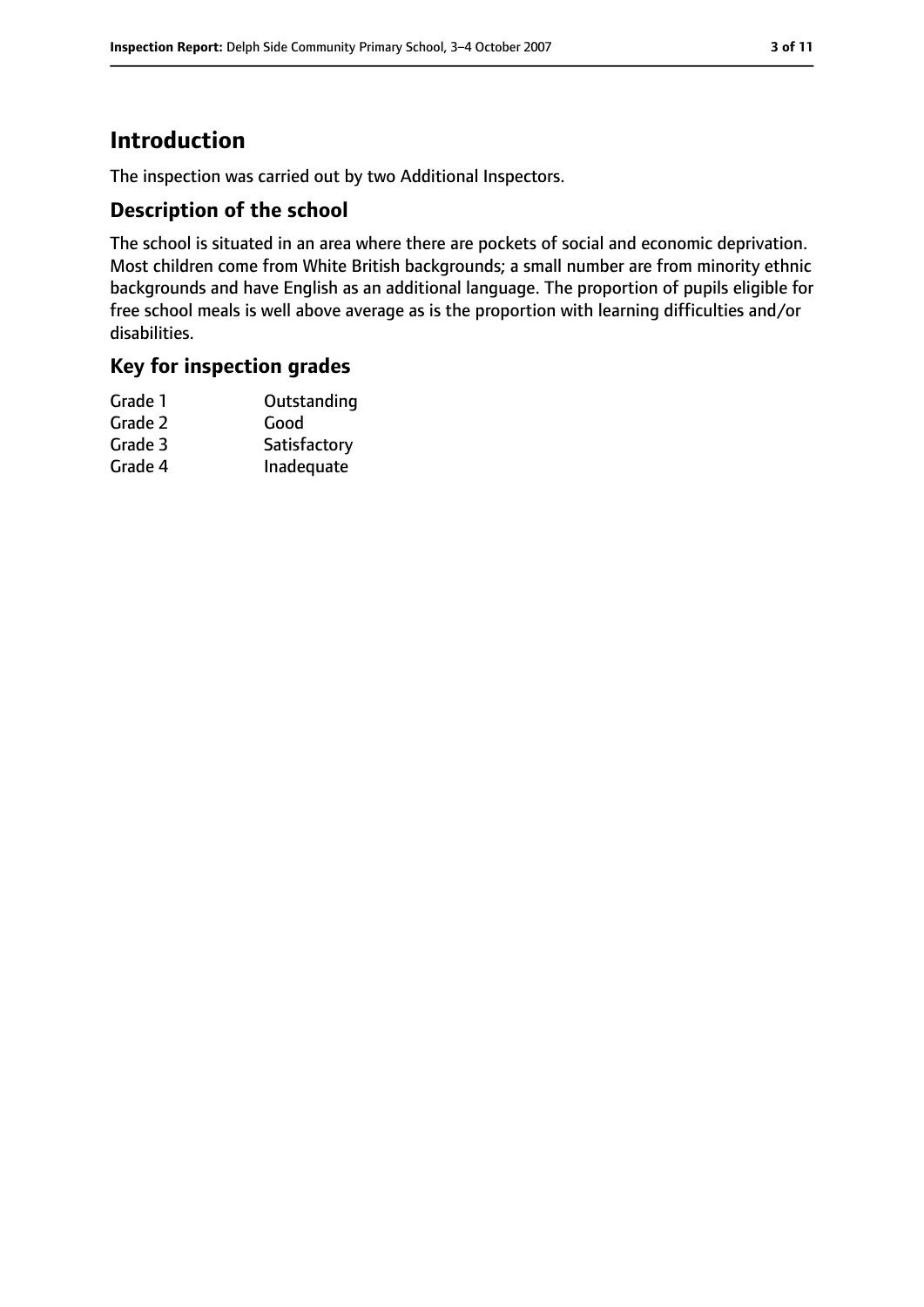# **Overall effectiveness of the school**

#### **Grade: 2**

The school judges itself to be satisfactory but it is too modest. This is a good school which provides a happy, caring and safe environment in which pupils become successful and confident learners. The school has responded well to recent dips in standards and achievement and has worked effectively with a variety of partners to eliminate its weaknesses.

The pupils achieve well and standards are above average. The headteacher's determined leadership has led to rapid improvements in teaching, the introduction of more rigorous assessment systems and a challenging, responsive curriculum which enriches pupils' experiences. As a result, pupils' learning has accelerated. Standards have risen and continue to do so. Children enter Reception with levels of development that are below those that are typical for their ages. They make good progress through the school, achieve well and, by the end of Year 6, most are working above the nationally expected level for their ages and abilities.

Pupils' personal development is good. Parents are delighted with their children's excellent behaviour and how much they enjoy coming to school. All pupils are keen to do well and this is reflected in their good attendance. Pupils relish the many opportunities to become responsible members of their community. They recycle a wealth of materials and collect money for local and international charities.

Good teaching, a stimulating curriculum and high levels of care, support and guidance throughout the school have enabled most pupils to catch up quickly on the gaps in their learning. There is evidence of good teaching in all year groups. However, in some lessons higher attainers are not always given the extra challenge they need. Assessments also are not consistently effective in tracking pupils' progress and helping pupils know how well they are doing and what they should do to improve. The school has successfully raised standards in writing. However, there are insufficient planned opportunities for pupils to use their writing skills in other subjects to improve their skills further.

There are challenging activities both in and out of school to develop pupils' enthusiasm for learning and an understanding of how they can stay healthy, keep themselves and others safe and become responsible members of their school and local community. The highlight for pupils is the residential visit in Years 5 and 6. Parents say their children start talking about this in Year 3 and are still talking about it many years later! The way the school nurtures all its pupils and especially those with complex difficulties and/or disabilities is very good and, as a result, they are able to take advantage of all the school has to offer.

The parents' overwhelming confidence in the leadership and management of the school is very well placed. Thisis a good school; it provides good value for money and is well placed to improve further.

## **Effectiveness of the Foundation Stage**

#### **Grade: 2**

The effectiveness of the Foundation Stage is good. The good quality of leadership and management ensures that the Nursery and Reception classes are good places to learn, enabling children to make good progress towards the expected learning goals for their ages. Considerable emphasis is placed on helping children to learn to be kind and sociable individuals who can share, wait their turns and begin to see how their actions affect others. Well matched and challenging work brings relevance and enjoyment to learning. Wherever possible, children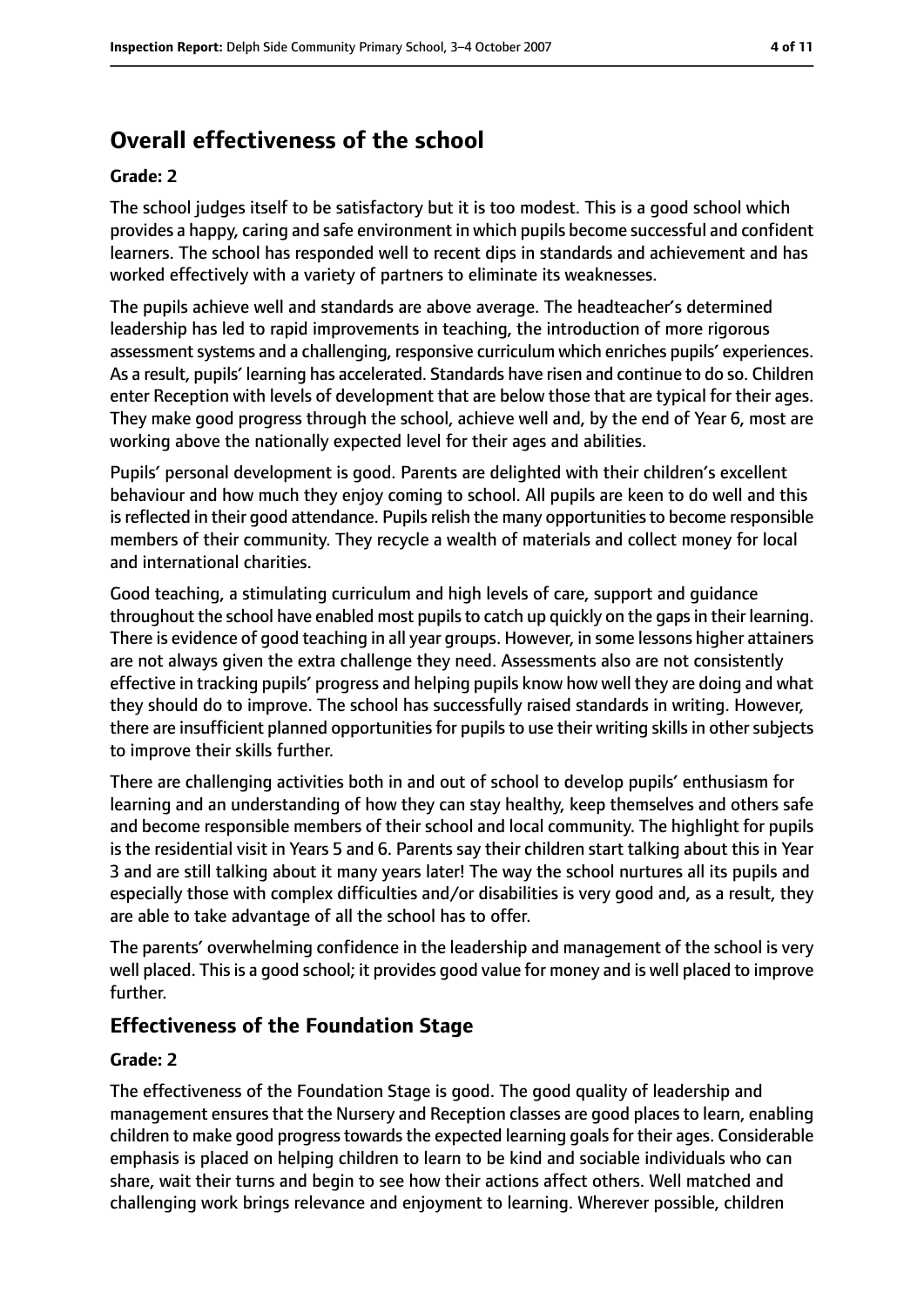handle real materials and staff are on hand to extend children's knowledge and understanding. The indoor and outdoor environments support and extend children's spontaneous play. Basic skills of speaking, listening, reading, writing and numeracy are woven into activities well and most children are well launched into reading, writing and numeracy by the time they move into Year 1. However, not all activities have sufficiently clear outcomes for children to ensure they get the maximum learning from each experience. Children with complex additional needs receive high quality care. This includes staff learning sign language so they can communicate with any children who have a hearing impairment. The very few children learning English as an additional language make rapid strides in acquiring English because of the very focused support they receive from their teachers.

## **What the school should do to improve further**

- Ensure all pupils know how to improve their work and know how well they are doing in relation to their long term targets.
- Provide more planned opportunities for pupils to write in all subjects.

# **Achievement and standards**

#### **Grade: 2**

Achievement is good and standards are above average. After a period of low standards and underachievement, standards across the school have risen and are continuing to do so. Progress has accelerated.

Most pupils reach the learning goals expected for their ages and abilities at the end of the Reception Year. This positive start is built on well in Key Stage 1. Progress is good and standards at the end of Year 2 have risen year on year. The school's results of national assessments for seven-year-olds in 2006 showed that standards were average. In the 2007 assessments the results were even higher. Almost every pupil reached the nationally expected level and over half of the pupils reached the higher levels in reading, writing and mathematics.

In Key Stage 2, results in the 2006 national tests for 11-year-olds were well below average, especially in English, and most pupils did not achieve their best. The school acted quickly to address these poor results. As a result, standards in 2007 showed a significant improvement. Pupils in the current Year 6 have made rapid strides in their learning and over 80% are now working at the nationally expected level and over a third at the higher levels. The school is likely to meet its ambitious targets. Pupils with learning difficulties and/or disabilities are making good progress toward their targets and a significant number are close to reaching the expected level for their ages.

# **Personal development and well-being**

#### **Grade: 2**

Personal development and well-being are good. The pupils' spiritual, moral, social and cultural development is good. Behaviour is excellent and pupils are eager to learn and are rising to the higher expectations their teachers now have of them. Year 6 pupils feel their teachers prepare them well for moving on to high school by giving them more independence and setting more challenging work. This positive approach to learning is reflected in their improved attendance and rapidly improving standards. Pupils know how to keep fit and safe and are learning why it is sensible to have a balanced diet. Breakfast club and lunchtimes see pupils choosing lots of fruit and wholesome foods. Boys and girls thoroughly enjoy the many excellent opportunities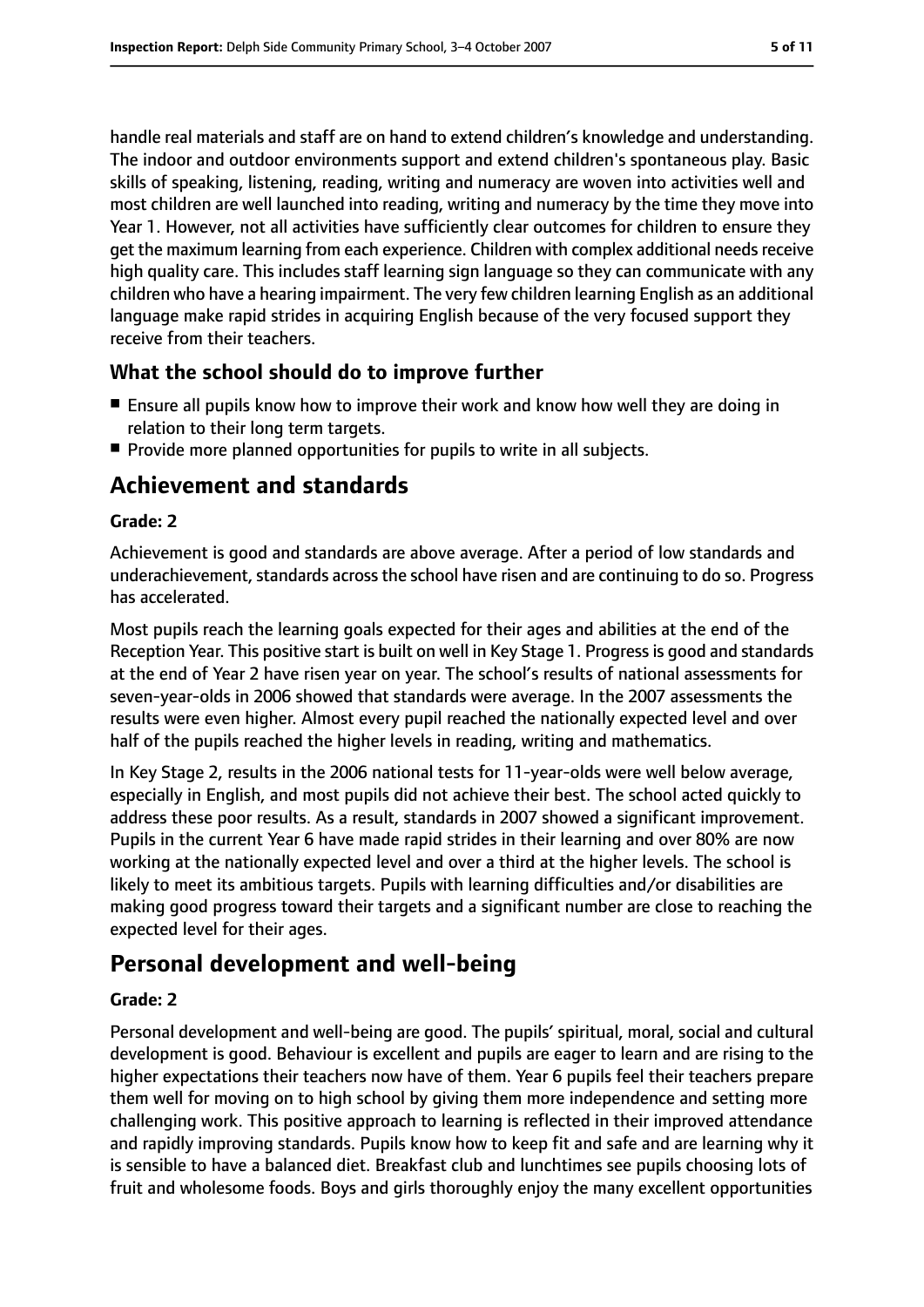to take part in sporting activities. Pupils make a real contribution to the life of their community. They act as 'buddies' and playtime leaders to ensure that everyone feels safe and happy. The elected school council feel their views are heard and are pleased to see their suggestions being implemented. Pupils are also aware of their responsibilities as members of their local and world community. The Eco Group does a splendid job in caring for the environment through recycling a wide range of materials.

# **Quality of provision**

## **Teaching and learning**

#### **Grade: 2**

Teaching is good. From the Nursery to Year 6, all teachers have good strategies to promote positive attitudes to learning. Lessons have a very good ethos of hard work and enjoyment which encourages pupils to do their best. In English, teaching pupils to speak and listen is given a high priority; pupils share ideas with talk partners, supplementary questions extend thinking and drama and public speaking encourages confidence in expressing their ideas. Sounds and letters are taught thoroughly and each day all pupils have a sharp, short, fun session to improve their reading and writing. The rigorous assessments of pupils' attainment and progress are becoming increasingly effective in planning future learning and identifying where pupils need extra support or challenge. Work is usually well matched to the needs of different abilities with good levels of challenge. However, when pupils who learn at a faster rate finish their task ahead of other pupils, work is not always provided to reinforce or extend their learning. Although marking is often used well to help pupils know what they need to do to improve their particular piece of work, occasionally marking is too general and pupils are not given sufficient guidance.

## **Curriculum and other activities**

#### **Grade: 2**

The curriculum is good and prepares pupils well for the next stage of their education. A good programme of social and health education provides the pupils with the necessary tools to develop personal safety, care and healthy living. The school offers extra sporting and musical activities which add a breadth to pupils' learning, which they and their parents value. Every single pupil in Year 6 is learning to play a brass instrument! The school's use of the new national programme for teaching literacy is already having a positive effect on progress. However, planned opportunities for extended writing in subjects across the curriculum are too limited. An exciting range of activities is provided for able and talented pupils through the Excellence Cluster. Pupils enjoy a wide range of clubs and other activities, including sports, a very successful choir and public speaking, which contribute to their enjoyment and build self-confidence.

## **Care, guidance and support**

#### **Grade: 2**

Care, guidance and support are good. Procedures for safeguarding pupils' welfare, health and safety are in line with statutory requirements. This is a very caring school. Good links with external agencies enable staff to provide very effective support for vulnerable pupils. Pupils with learning and complex additional needs are encouraged to play a full part in the life of the school and can be seen acting as playtime leaders and school council members. The behaviour improvement programme has helped pupils manage their anger, resulting in the exceptionally good behaviour both in lessons and at playtimes. The school uses assessment data well to track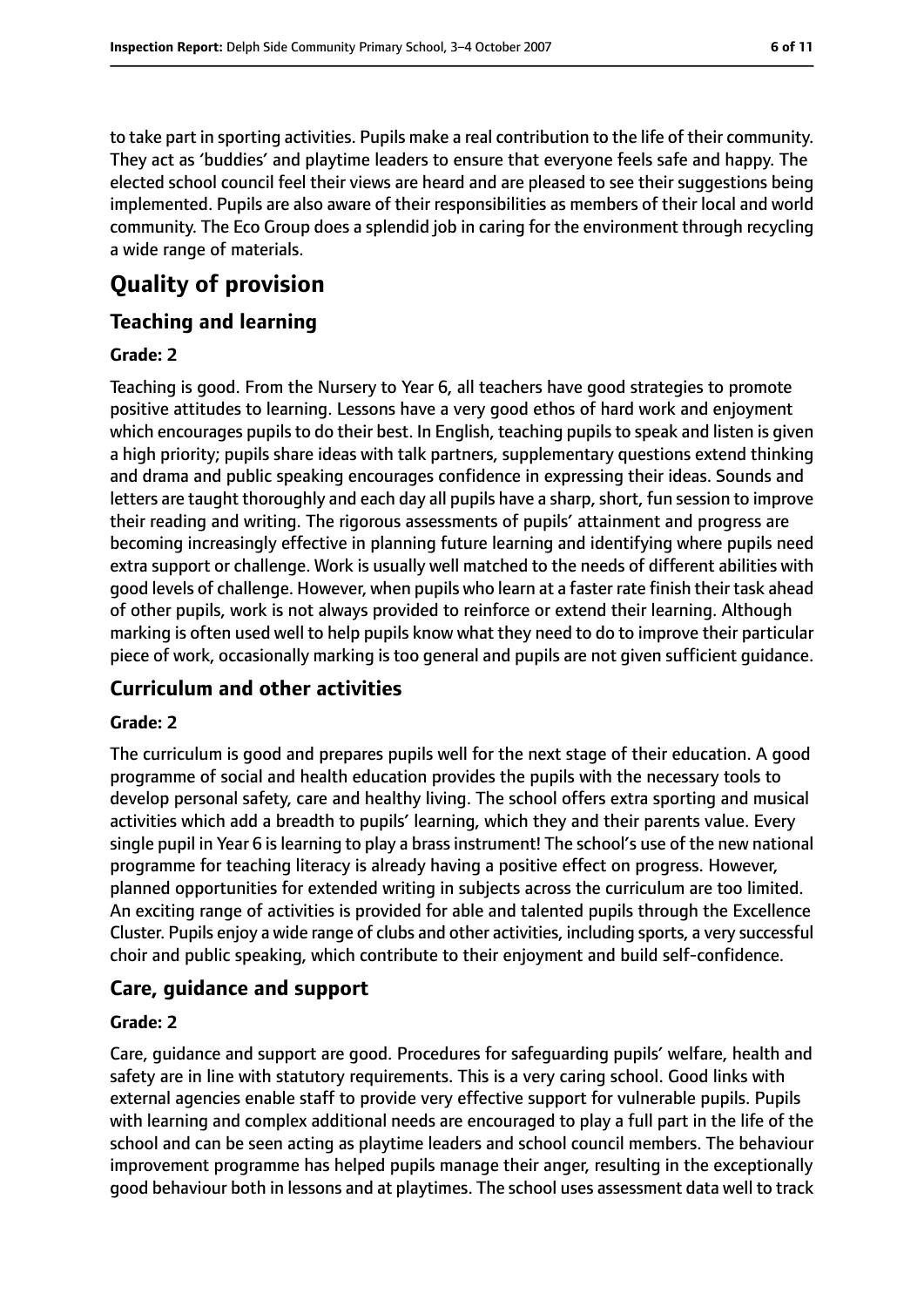individual pupils' progress throughout the year. However, pupils are not given sufficient detail on how well they are progressing towards their long term targets. Parents are extremely positive about the school and feel, as one parent remarked, 'We couldn't have a better school'.

# **Leadership and management**

#### **Grade: 2**

Leadership and management are good. The headteacher, supported by the deputy headteacher, has worked unstintingly over the last year to raise standards and eliminate underachievement. The school's self-evaluation accurately identifies strengths and areas for development. Together with the local authority and a range of other partners, those responsible for leading the school, supported by increased challenge from the governing body, have been galvanised into putting in place effective systems to ensure that standards in the school are good. Weaknesses in teaching and the use of assessment were identified as the main areas to improve. The headteacher has sensitively but firmly worked alongside staff to build up their confidence, self-esteem and professional skills. Assessments, test results and the quality of teaching and learning are all monitored rigorously to identify if pupils are falling behind and need additional support to reach their targets. As a result, teaching in all year groups has improved and pupils' progress has accelerated rapidly. The headteacher, staff and governors are determined to continue to raise standards, and equip pupils well for the challenges of the future.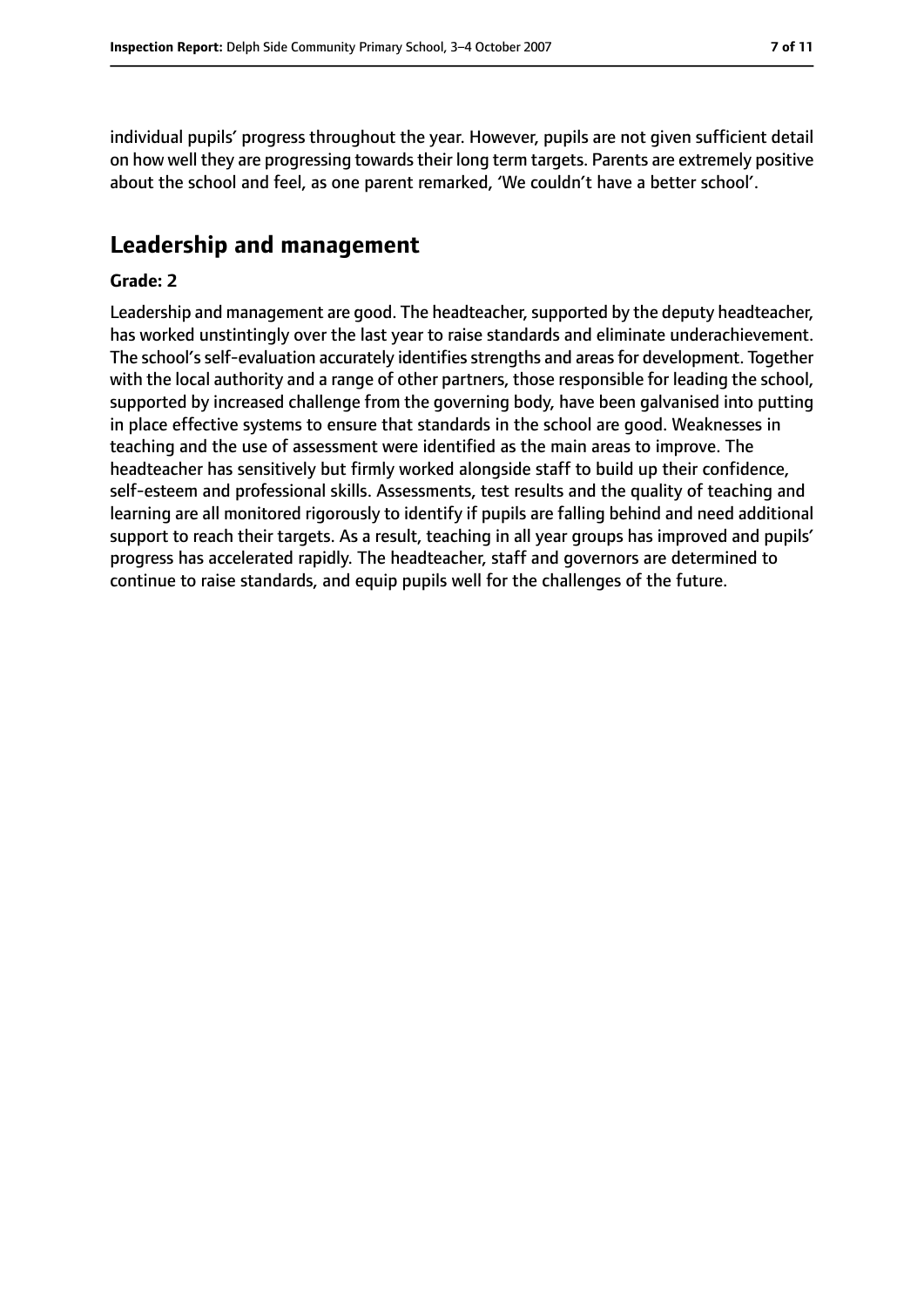**Any complaints about the inspection or the report should be made following the procedures set out in the guidance 'Complaints about school inspection', which is available from Ofsted's website: www.ofsted.gov.uk.**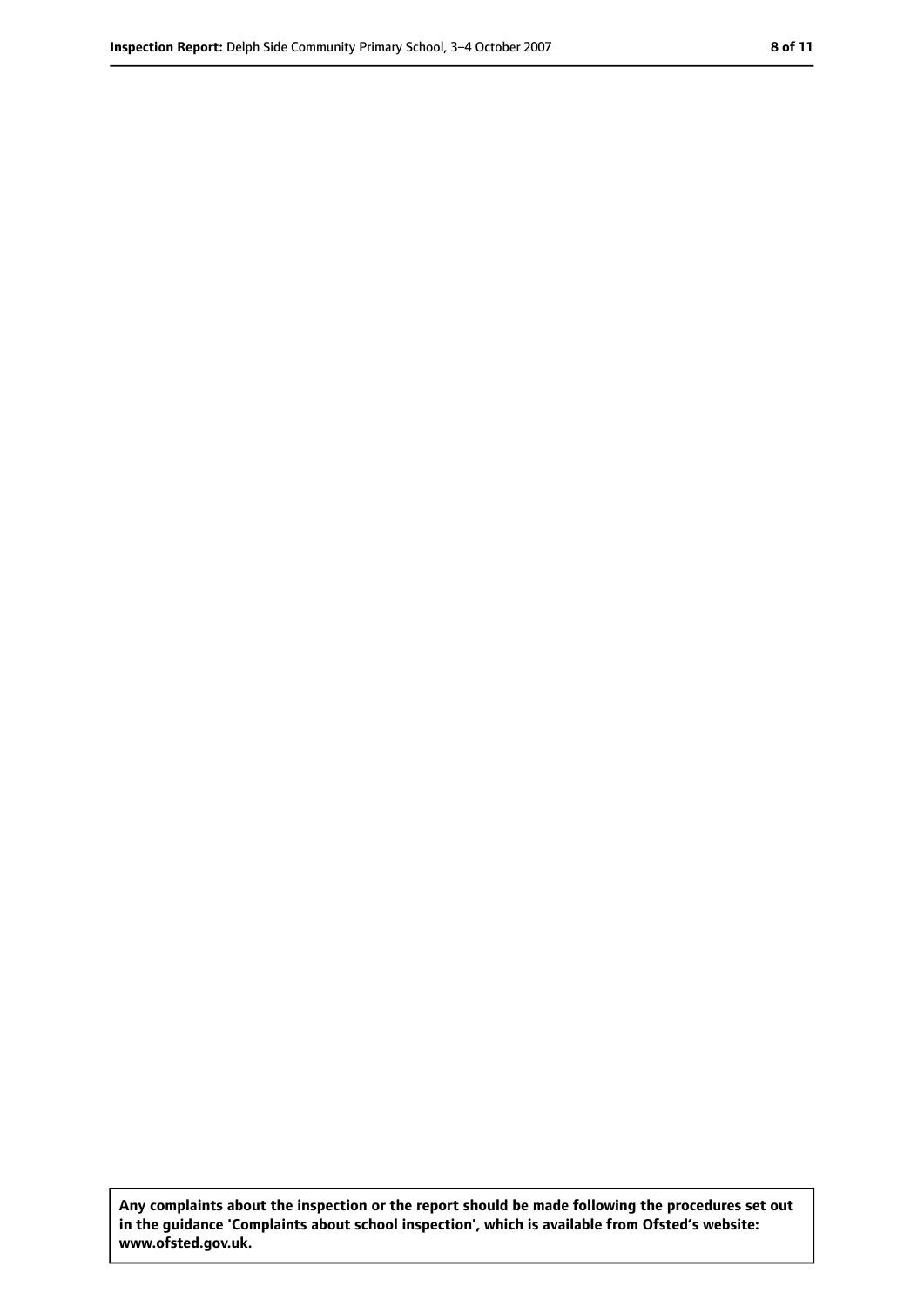# **Inspection judgements**

| $\degree$ Key to judgements: grade 1 is outstanding, grade 2 good, grade 3 satisfactory, and | School         |
|----------------------------------------------------------------------------------------------|----------------|
| arade 4 inadequate                                                                           | <b>Overall</b> |

# **Overall effectiveness**

| How effective, efficient and inclusive is the provision of education, integrated<br>care and any extended services in meeting the needs of learners? |     |
|------------------------------------------------------------------------------------------------------------------------------------------------------|-----|
| Effective steps have been taken to promote improvement since the last<br>inspection                                                                  | Yes |
| How well does the school work in partnership with others to promote learners'<br>well-being?                                                         |     |
| The effectiveness of the Foundation Stage                                                                                                            |     |
| The capacity to make any necessary improvements                                                                                                      |     |

## **Achievement and standards**

| How well do learners achieve?                                                                               |  |
|-------------------------------------------------------------------------------------------------------------|--|
| The standards <sup>1</sup> reached by learners                                                              |  |
| How well learners make progress, taking account of any significant variations between<br>groups of learners |  |
| How well learners with learning difficulties and disabilities make progress                                 |  |

# **Personal development and well-being**

| How good is the overall personal development and well-being of the<br>learners?                                  |  |
|------------------------------------------------------------------------------------------------------------------|--|
| The extent of learners' spiritual, moral, social and cultural development                                        |  |
| The extent to which learners adopt healthy lifestyles                                                            |  |
| The extent to which learners adopt safe practices                                                                |  |
| How well learners enjoy their education                                                                          |  |
| The attendance of learners                                                                                       |  |
| The behaviour of learners                                                                                        |  |
| The extent to which learners make a positive contribution to the community                                       |  |
| How well learners develop workplace and other skills that will contribute to<br>their future economic well-being |  |

## **The quality of provision**

| How effective are teaching and learning in meeting the full range of the<br>learners' needs?          |  |
|-------------------------------------------------------------------------------------------------------|--|
| How well do the curriculum and other activities meet the range of needs<br>and interests of learners? |  |
| How well are learners cared for, guided and supported?                                                |  |

 $^1$  Grade 1 - Exceptionally and consistently high; Grade 2 - Generally above average with none significantly below average; Grade 3 - Broadly average to below average; Grade 4 - Exceptionally low.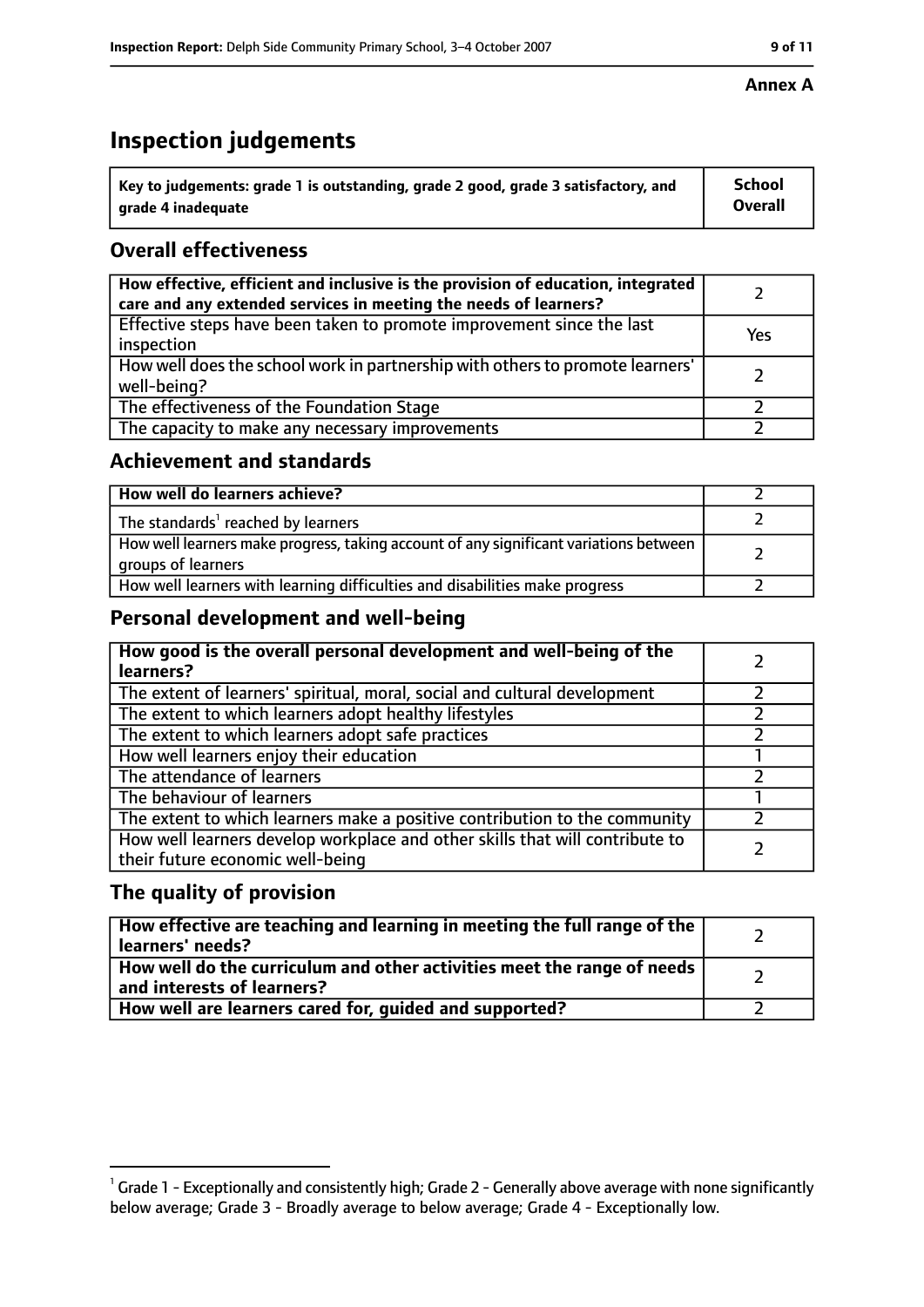#### **Annex A**

# **Leadership and management**

| How effective are leadership and management in raising achievement<br>and supporting all learners?                                              |     |
|-------------------------------------------------------------------------------------------------------------------------------------------------|-----|
| How effectively leaders and managers at all levels set clear direction leading<br>to improvement and promote high quality of care and education |     |
| How effectively leaders and managers use challenging targets to raise standards                                                                 |     |
| The effectiveness of the school's self-evaluation                                                                                               |     |
| How well equality of opportunity is promoted and discrimination tackled so<br>that all learners achieve as well as they can                     |     |
| How effectively and efficiently resources, including staff, are deployed to<br>achieve value for money                                          |     |
| The extent to which governors and other supervisory boards discharge their<br>responsibilities                                                  |     |
| Do procedures for safequarding learners meet current government<br>requirements?                                                                | Yes |
| Does this school require special measures?                                                                                                      | No  |
| Does this school require a notice to improve?                                                                                                   | No  |